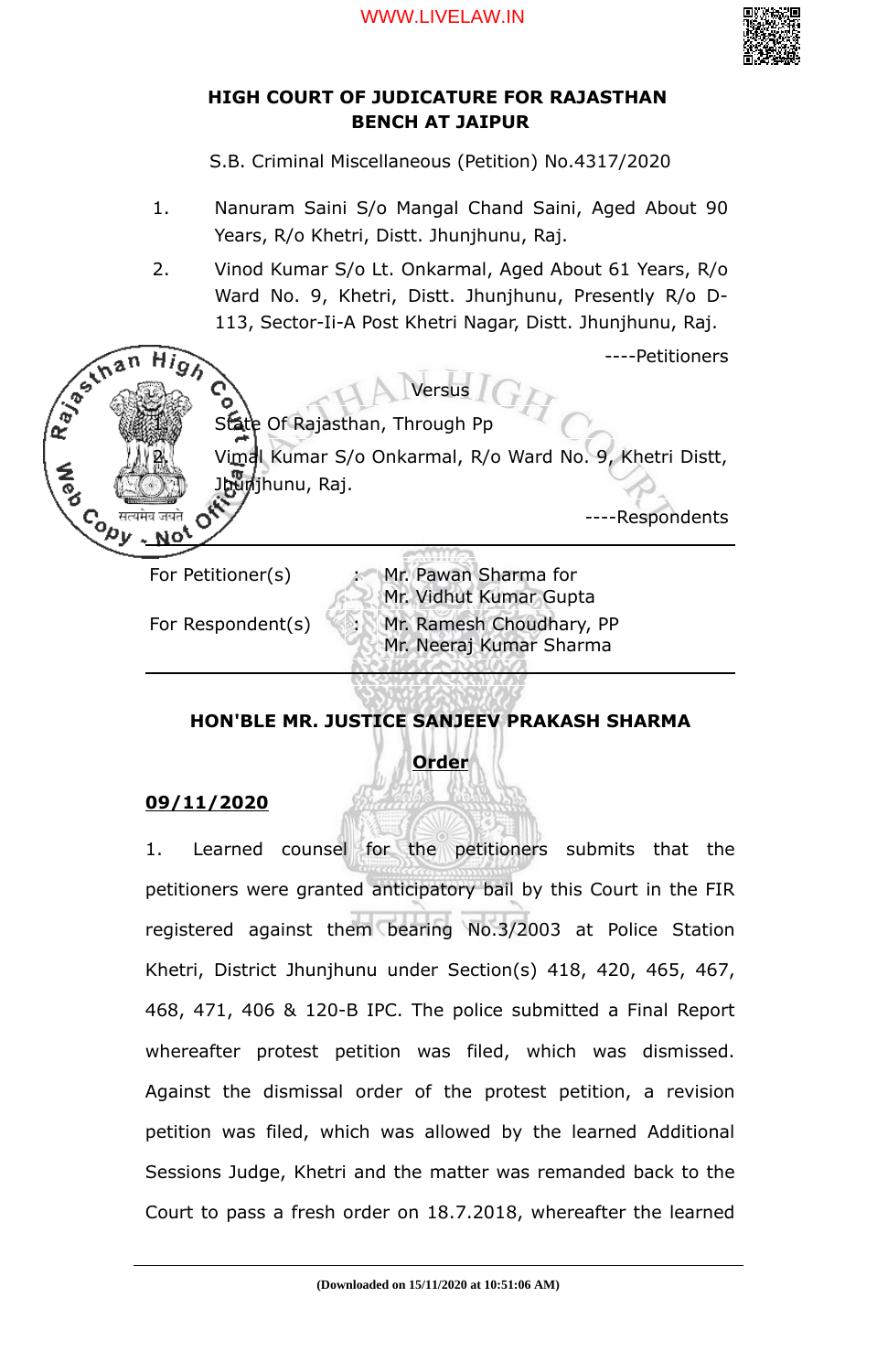Magistrate has taken cognizance on 11.1.2019 and summoned the petitioners through arrest warrants. The said order of remand was challenged by the petitioners before the High Court and the High Court had stayed the said proceedings. Taking into consideration the order of taking cognizance, the petition was declared

infructuous. **217.** Learned Magistrate thereafter again issued arrest warrants.  $\text{trace}$  counsel for the petitioners submits that on coming to **know** about the arrest warrants, the petitioners moved an **A**<br>Po pplication informing that they are on anticipatory bail by the Court and also requested that the arrest warrants should be<br>  $\mathcal{L}_{\mathcal{D}\mathcal{U}}$  . Not converted into bailable warrants in terms of Section 70(2) Cr.P.C., however, learned Additional Chief Judicial Magistrate, Khetri whereby its order dated 3.9.2020 has refused to convert the nonbailable warrants to bailable warrants on the premise that he does not have the power to convert the non-bailable warrants to bailable warrants as it would amount to refuse recalling its earlier order, which is barred in terms of Section 362 Cr.P.C. and has further issued arrest warrants on the same day. Learned counsel submits that issue has been finally decided and put it rest by the Larger Bench as to the tenure of the anticipatory bail in **Sushila Agarwal & Others Versus State (NCT of Delhi) & Anr. ; Special Leave Petition (Criminal) No(s).7281-7282 of 2017** decided on 29.1.2020 by the Five Judges Bench and it has been held that the anticipatory bail granted by the Court shall continue till the end of the trial.

> 3. Learned counsel also relies on the judgment passed in the case of **Inder Mohan Goswami & Another Versus State of Uttranchal & Others reported in AIR 2008 SC 251** to submit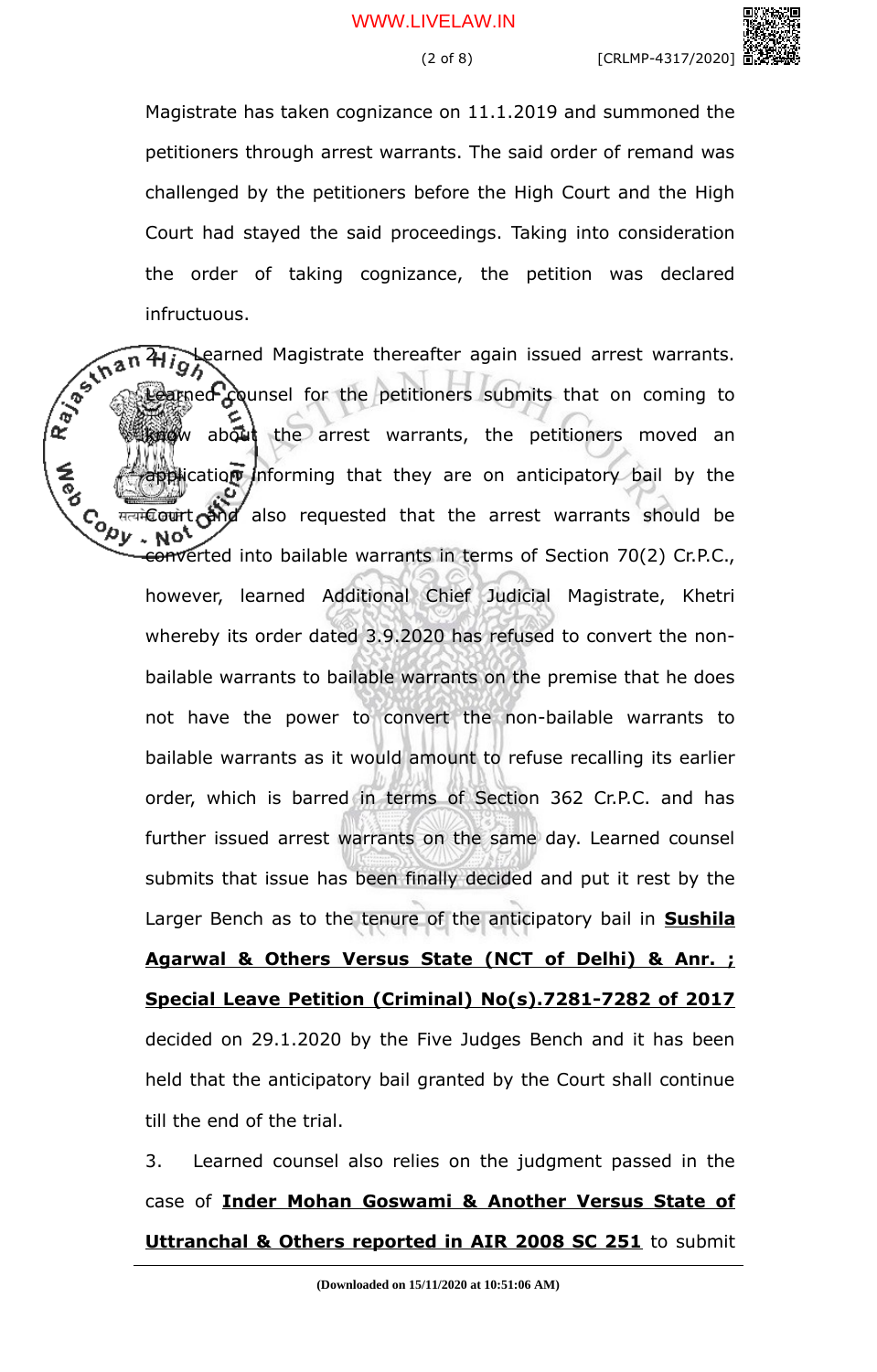### WWW.LIVELAW.IN

that in the ordinary course, non-bailable warrants ought not have been issued. It is not a case where the conditions laid down therein fall for the purpose of issuing non-bailable warrants. Learned counsel also submits that the petitioners are very old persons and taking into consideration the overall facts and the fact

ed is clearly illegal and without jurisdiction.

that the petitioners were already on anticipatory bail, the order<br> $\frac{1}{2}$ <br> $\frac{1}{2}$ <br> $\frac{1}{2}$ <br> $\frac{1}{2}$ <br> $\frac{1}{2}$ <br> $\frac{1}{2}$ <br> $\frac{1}{2}$ <br> $\frac{1}{2}$ <br> $\frac{1}{2}$ <br> $\frac{1}{2}$ <br> $\frac{1}{2}$ <br> $\frac{1}{2}$ <br> $\frac{1}{2}$ <br> $\frac{1}{2}$ <br> $\frac{1}{2}$ <br> $\frac{1$ Learned counsel appearing for the complainant has opposed the aforesaid submissions.

I have considered the submissions as above.

Co <sup>सत्यमे</sup> 5 and 10<sup>6</sup> the case of **Sushila Agarwal & Others** (supra), the

Supreme Court has laid down final conclusion as under:

"In view of the concurring judgments of Justice M.R. Shah and of Justice S. Ravindra Bhat with Justice Arun Mishra, Justice Indira Banerjee and Justice Vineet Saran agreeing with them, the following answers to the reference are set out:

(1) Regarding Question No. 1, this court holds that the protection granted to a person under Section 438 Cr. PC should not invariably be limited to a fixed period; it should inure in favour of the accused without any restriction on time. Normal conditions under Section 437 (3) read with  $Section 438$  (2) should be imposed; if there are specific facts or features in regard to any offence, it is open for the court to impose any appropriate condition (including fixed nature of relief, or its being tied to an event) etc.

(2) As regards the second question referred to this court, it is held that the life or duration of an anticipatory bail order does not end normally at the time and stage when the accused is summoned by the court, or when charges are framed, but can continue till the end of the trial. Again, if there are any special or peculiar features necessitating the court to limit the tenure of anticipatory bail, it is open for it to do so.

1. This court, in the light of the above discussion in the two judgments, and in the light of the answers to the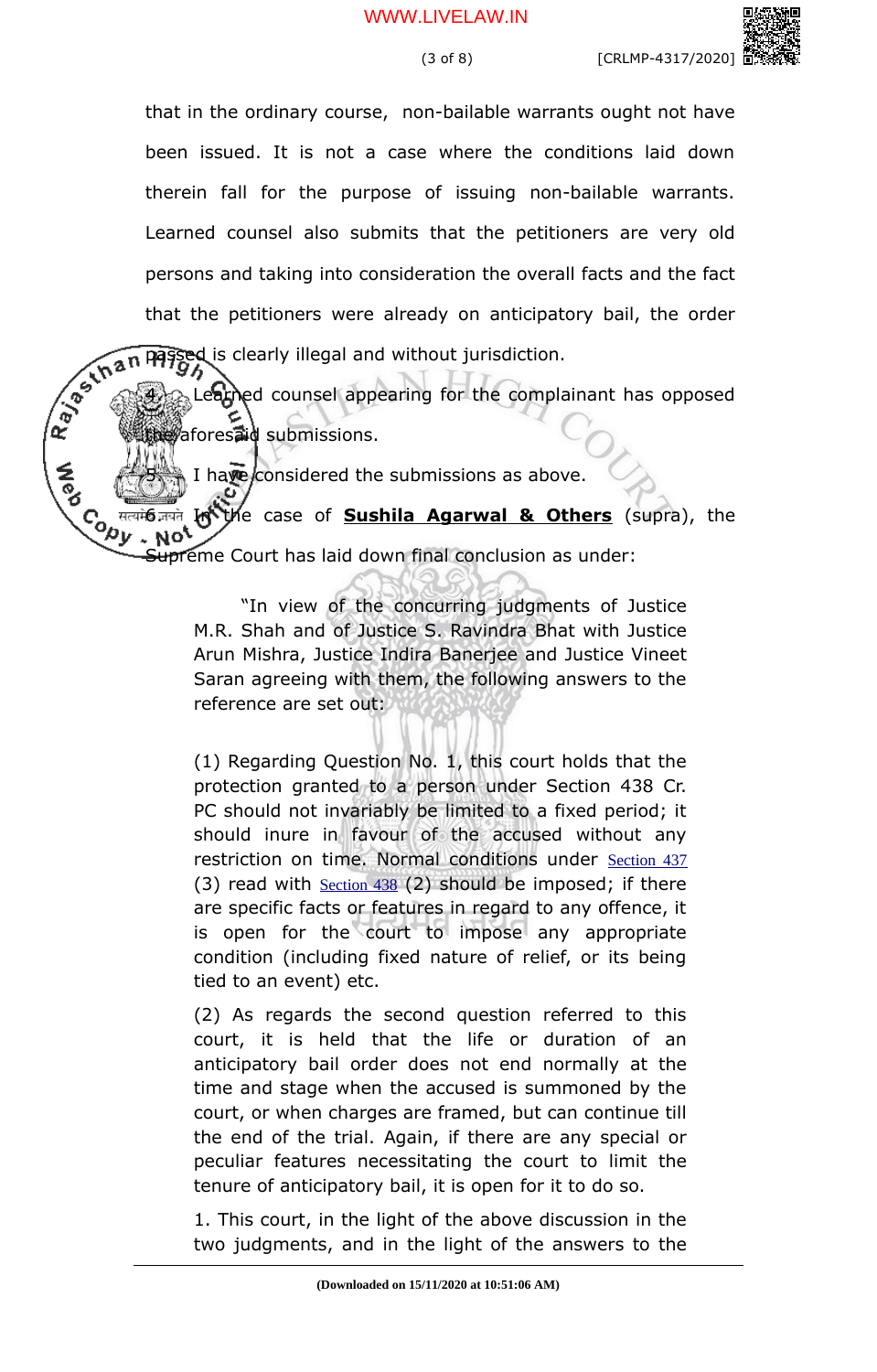reference, hereby clarifies that the following need to be kept in mind by courts, dealing with applications under Section 438, Cr. PC:

(1) Consistent with the judgment in Shri Gurbaksh Singh Sibbia and others v. State of Punjab, when a person complains of apprehension of arrest and approaches for order, the application should be based on concrete facts (and not vague or general allegations) relatable to one or other specific offence. The application seeking anticipatory bail should contain bare essential facts relating to the offence, and why the  $\mathcal{G}_{\text{app}}$  and  $\mathcal{G}_{\text{app}}$  apprehends arrest, as well as his  $1980(2)$  SCC 565 side of the story. These are essential for the court which should consider his application, to evaluate the threat or apprehension, its gravity or seriousness and the appropriateness of any condition that may have to be imposed. It is not essential that an Contra de Contra de Contra de Contra de Contra de Contra de Contra de Contra de Contra de Contra de Contra de Contra de Contra de Contra de Contra de Contra de Contra de Contra de Contra de Contra de Contra de Contra de Co application should be moved only after an FIR is filed; it can be moved earlier, so long as the facts are clear and there is reasonable basis for apprehending arrest.

Rayton's

(2) It may be advisable for the court, which is approached with an application under Section 438, depending on the seriousness of the threat (of arrest) to issue notice to the public prosecutor and obtain facts, even while granting limited interim anticipatory bail.

(3) Nothing in Section 438 Cr. PC, compels or obliges courts to impose conditions limiting relief in terms of time, or upon filing of FIR, or recording of statement of any witness, by the police, during investigation or inquiry, etc. While considering an application (for grant of anticipatory bail) the court has to consider the nature of the offence, the role of the person, the likelihood of his influencing the course of investigation, or tampering with evidence (including intimidating witnesses), likelihood of fleeing justice (such as leaving the country), etc. The courts would be justified  $-$  and ought to impose conditions spelt out in **Section 437** (3), Cr. PC [by virtue of Section 438 (2)]. The need to impose other restrictive conditions, would have to be judged on a case by case basis, and depending upon the materials produced by the state or the investigating agency. Such special or other restrictive conditions may be imposed if the case or cases warrant, but should not be imposed in a routine manner, in all cases.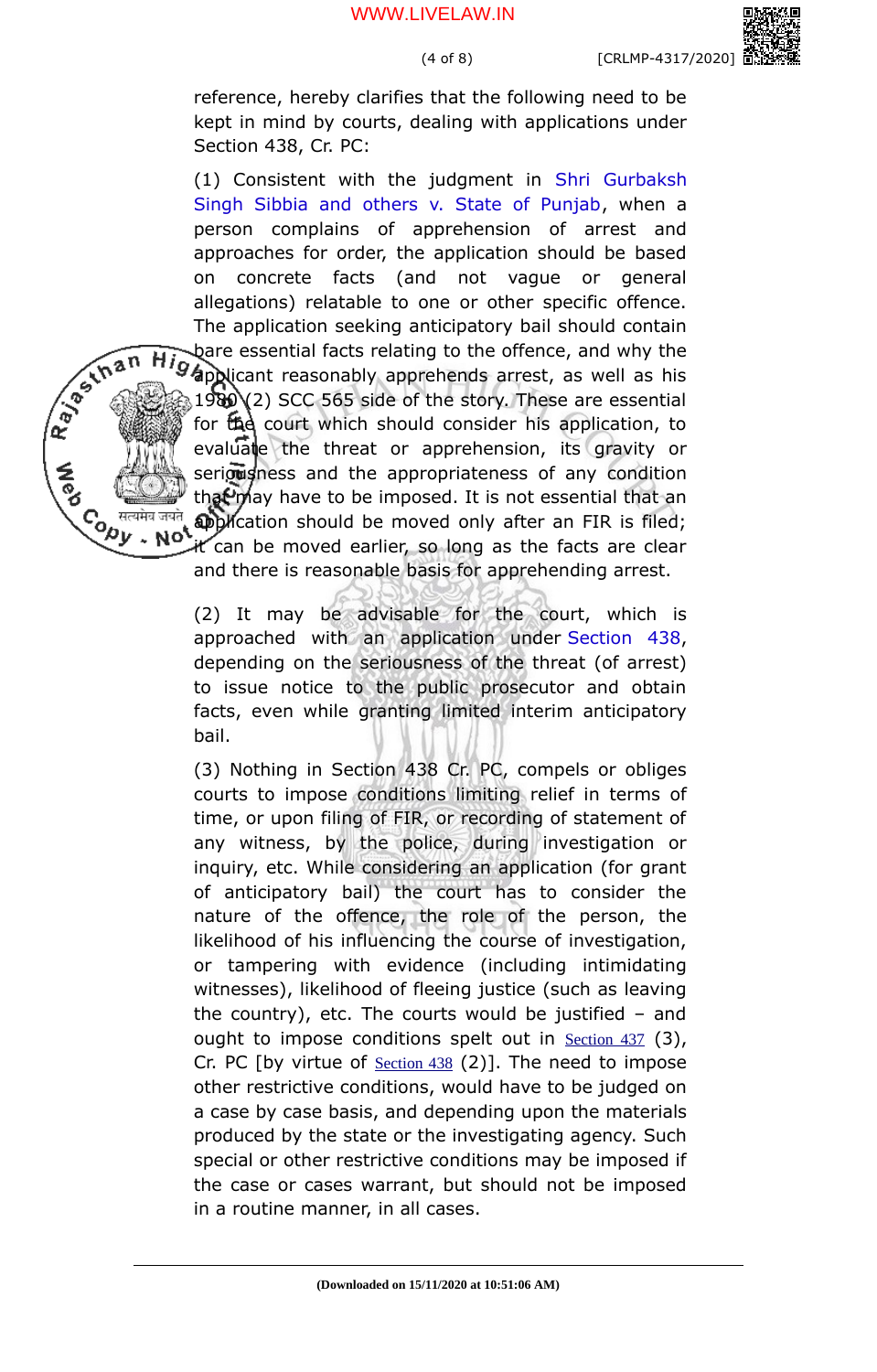[CRLMP-4317/2020]

Likewise, conditions which limit the grant of anticipatory bail may be granted, if they are required in the facts of any case or cases; however, such limiting conditions may not be invariably imposed.

(4) Courts ought to be generally guided by considerations such as the nature and gravity of the offences, the role attributed to the applicant, and the facts of the case, while considering whether to grant anticipatory bail, or refuse it. Whether to grant or not is a matter of discretion; equally whether and if so, what kind of special conditions are to be imposed (or not 94mposed) are dependent on facts of the case, and subject to the discretion of the court.  $\Box$ 

R. P. S. In a n

(5) Anticipatory bail granted can, depending on the conduct and behavior of the accused, continue after filing of the charge sheet till end of trial.

(6) An order of anticipatory bail should not be "blanket"

Co सत्यमेव जयते<br>Version Note in the sense that it should not enable the accused to commit further offences and claim relief of indefinite protection from arrest. It should be confined to the offence or incident, for which apprehension of arrest is sought, in relation to a specific incident. It cannot operate in respect of a future incident that involves commission of an offence.

> (7) An order of anticipatory bail does not in any manner limit or restrict the rights or duties of the police or investigating agency, to investigate into the charges against the person who seeks and is granted prearrest bail.

(8) The observations in Sibbia regarding "limited custody" or "deemed custody" to facilitate the requirements of the investigative authority, would be sufficient for the purpose of fulfilling the provisions of Section 27, in the event of recovery of an article, or discovery of a fact, which is relatable to a statement made during such event (i.e deemed custody). In such event, there is no question (or necessity) of asking the accused to separately surrender and seek regular bail. Sibbia (supra) had observed that "if and when the occasion arises, it may be possible for the prosecution to claim the benefit of **Section 27** of the Evidence Act in regard to a discovery of facts made in pursuance of information supplied by a person released on bail by invoking the principle stated by this Court in State of U.P. v Deoman Upadhyaya."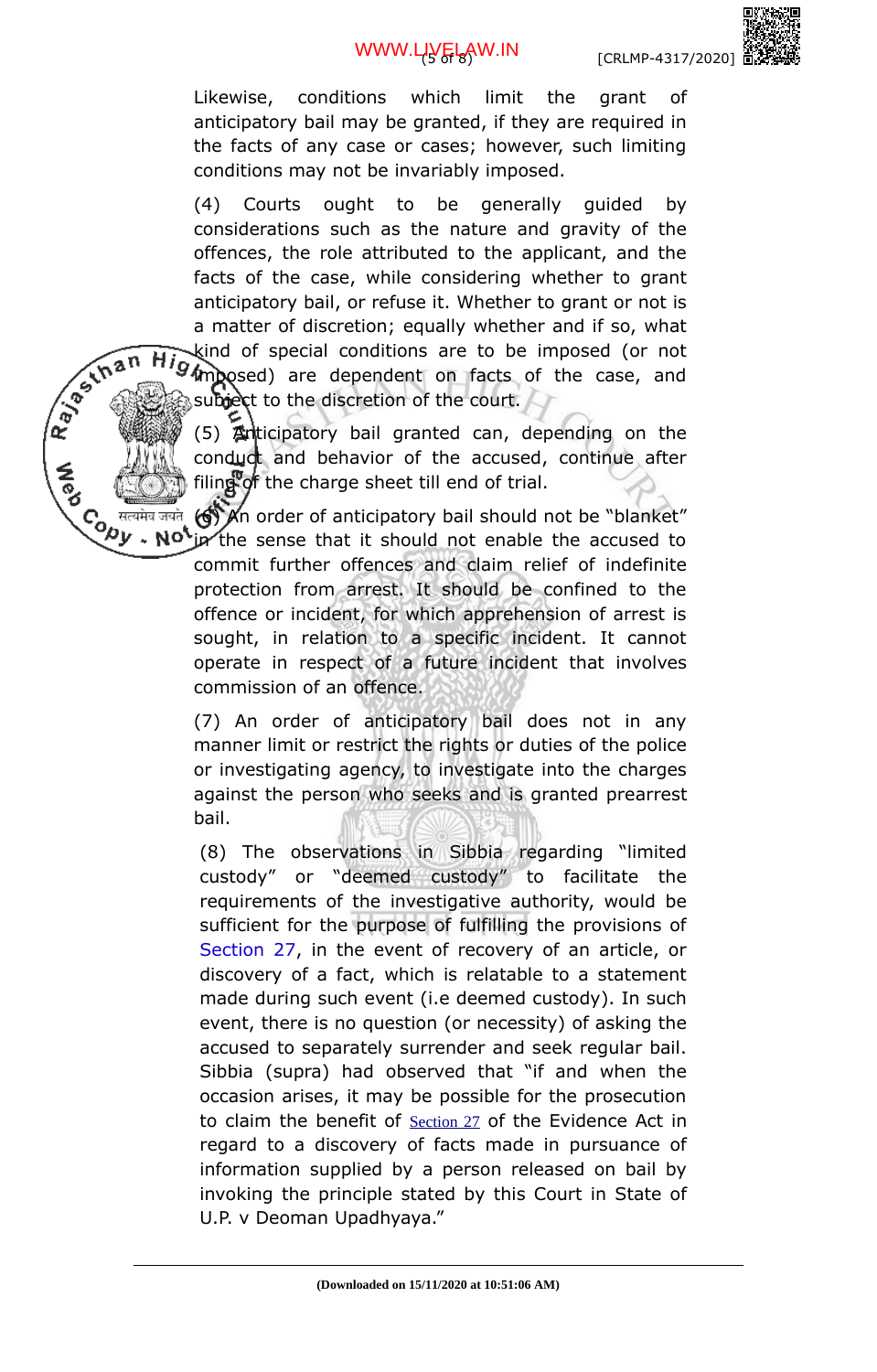(6 of 8) [CRLMP-4317/2020]

(9) It is open to the police or the investigating agency to move the court concerned, which grants anticipatory bail, for a direction under **Section 439** (2) to arrest the accused, in the event of violation of any term, such as absconding, non cooperating during investigation, evasion, intimidation or inducement to witnesses with a view to influence outcome of the investigation or trial, etc.

(10) The court referred to in para (9) above is the court which grants anticipatory bail, in the first instance, according to prevailing authorities.

Rayton in

No<sup>t</sup>

 $\mathcal{G}_\lambda$  The correctness of an order granting bail, can be considered by the appellate or superior court at the behest of the state or investigating agency, and set aside on the ground that the court granting it did not consider material facts or crucial circumstances. (See Prakash Kadam & Etc. Etc vs Ramprasad Vishwanath Gupta & Anr55; Jai Prakash Singh (supra) State

through C.B.I. vs. Amarmani Tripathi 56 ). This does not amount to "cancellation" in terms of Section 439 (2), Cr. PC.

(12) The observations in Siddharam Satlingappa Mhetre v. State of Maharashtra & Ors57 (and other similar judgments) that no restrictive conditions at all can be imposed, while granting anticipatory bail are hereby overruled. Likewise, the decision in Salauddin Abdulsamad Shaikh v. State of Maharashtra 58 and subsequent decisions (including K.L. Verma v. State & Anr59; Sunita Devi v. State of Bihar & Anr 60; Adri Dharan Das v.State of West Bengal61; Nirmal Jeet Kaur v. State of M.P. & Anr62; HDFC Bank Limited v. J.J. Mannan 63; Satpal Singh v.

(2011) 6 SCC 189 (2005) 8 SCC 21 2011 (1) SCC 694 (1996 (1) SCC 667) 1998 (9) SCC 348 2005 (1) SCC 608 2005 (4) SCC 303 2004 (7) SCC 558 2010 (1) SCC 679

the State of Punjab64 and Naresh Kumar Yadav v Ravindra Kumar65) which lay down such restrictive conditions, or terms limiting the grant of anticipatory bail, to a period of time are hereby overruled.

2. The reference is hereby answered in the above terms."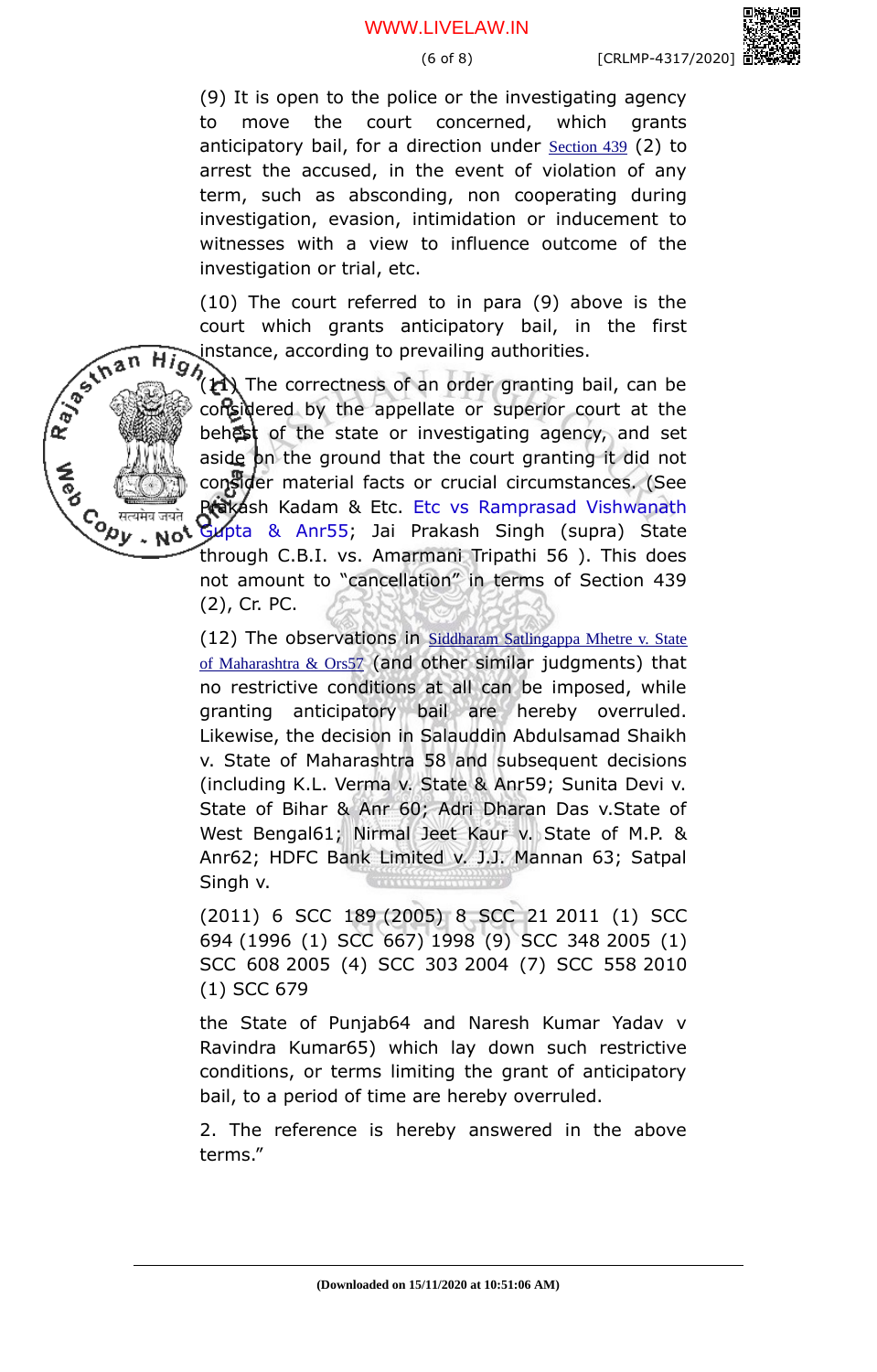## 7. In the case of **Inder Mohan Goswami & Another** (supra),

the Apex Court has laid down the condition that the non-bailable

warrants should be issued observing thus:

"52. Non-bailable warrant should be issued to bring a person to court when summons of bailable warrants would be unlikely to have the desired result. This could be when:

R. Januar • it is reasonable to believe that the person will not **g** yoluntarily appear in court; or

the police authorities are unable to find the person to serve him with a summon; or

it is considered that the person could harm someone if not placed into custody immediately.

Co *electrica displays procedured* contact the court is of the opinion COD . Not 53 As far as possible, if the court is of the opinion that a summon will suffice in getting the appearance of the accused in the court, the summon or the bailable warrants should be preferred. The warrants either bailable or non-bailable should never be issued without proper scrutiny of facts and complete application of mind, due to the extremely serious consequences and ramifications which ensue on issuance of warrants. The court must very carefully examine whether the Criminal Complaint or FIR has not been filed with an oblique motive."

8. For the aforesaid backdrop, this Court notices that it is a case where on remand from the District Judge, the Court has taken cognizance of the offences relating to allegations under Sections 418, 420, 465, 467, 468, 471, 406 & 120-B IPC. The High Court vide its order dated 29.4.2003 had granted anticipatory bail to the petitioners with the condition that in the event of arresting the petitioners, they shall be released on bail. Keeping in view the conditions laid down in **Sushila Agarwal & Others** (supra), this Court is of the firm view that the action of the learned Magistrate from the date, it has taken cognizance and